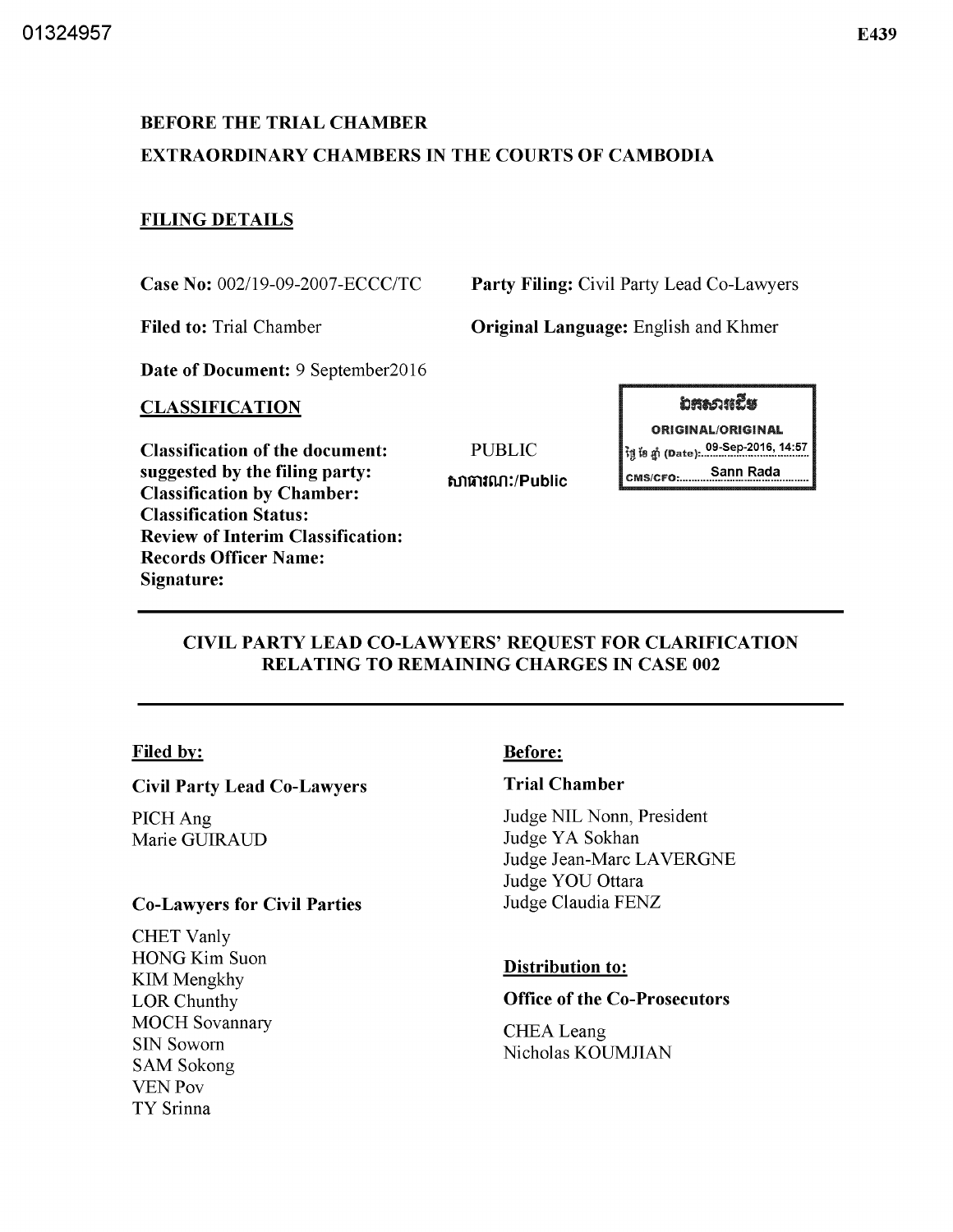**Laure DESFORGES** Ferdinand DJAMMEN NZEPA Isabelle DURAND Françoise GAUTRY **Emmanuel JACOMY** Martine JACQUIN Yiqiang Y. LIU Daniel LOSO **Christine MARTINEAU** Lyma NGUYEN Mahesh RAI Nushin SARKARATI

#### **The Accused**

**KHIEU Samphan** NUON Chea

#### **Co-Lawyers for the Defence**

SON Arun Victor KOPPE **KONG** Sam Onn Anta GUISSÉ

### **Standby Counsel**

**TOUCH Voleak Calvin SAUNDERS** 

#### **Co-Lawyers for Civil Parties**

**Olivier BAHOUGNE** Patrick BAUDOUIN Beini YE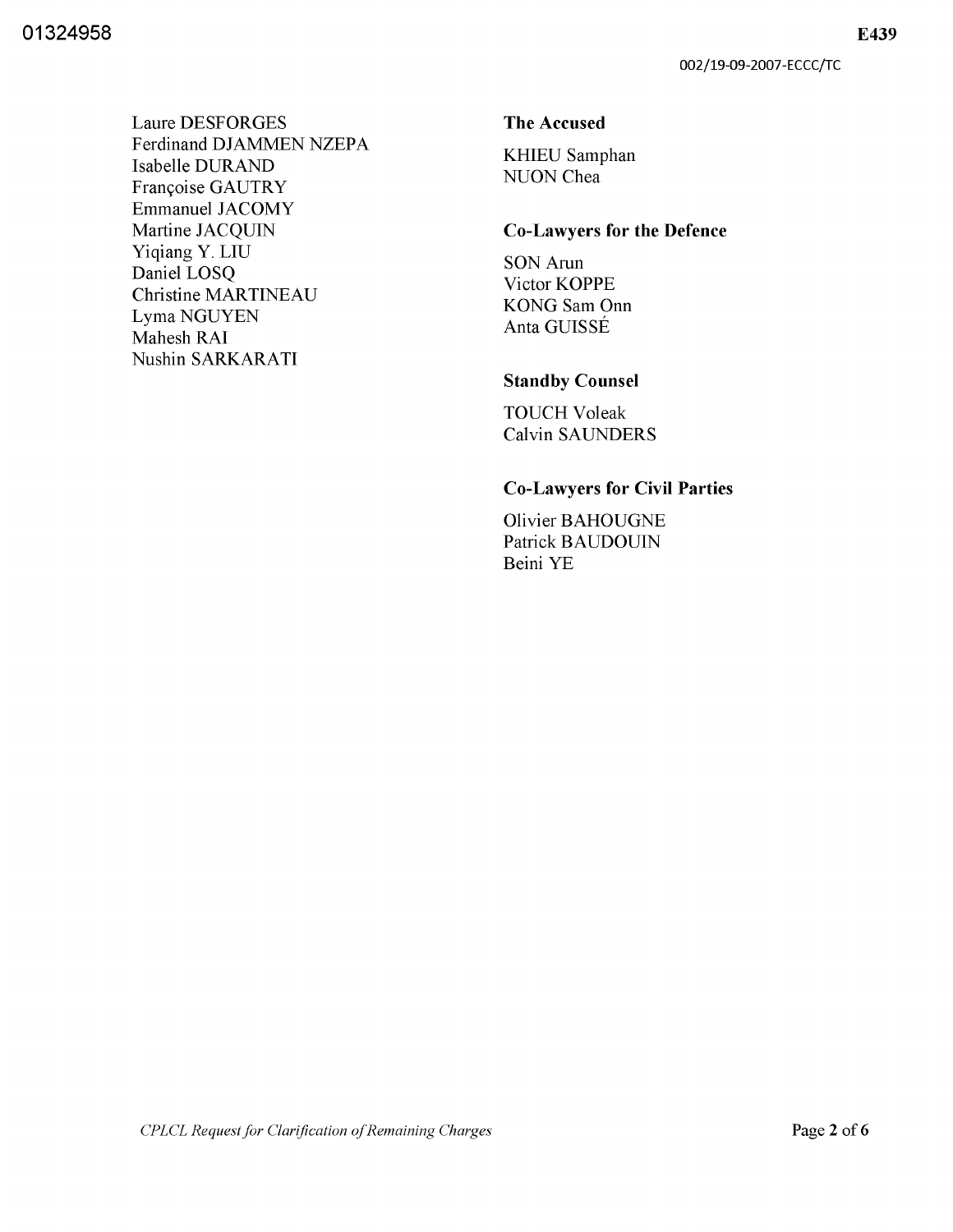#### **I.** INTRODUCTION

1. The Lead Co-Lawyers for the Civil Parties ("Lead Co-Lawyers") hereby request clarification as to the status of remaining charges in Case 002, namely, those related to Sang Security Center, Koh Kyang Security Center, Prey Damrei Srot Security Center, Execution Sites in District 12, Wat Kirirum Security Center, North Zone Security Center, Kok Kduoch Security Center, Wat Tlork Security Center, Steung Tauch Execution Site, Prey Sar Worksite, Srae Ambel Worksite, the Treatment of Buddhists (nationwide), Movement of the Population Phase 3, and crimes committed by the Revolutionary Army of Kampuchea on Vietnamese territory.

#### **II.** ApPLICABLE LAW

- 2. Internal Rule 21(1) provides that victims have an interest in 'legal certainty and transparency of proceedings'. Further, Internal Rule  $21(1)(c)$  provides that '[t]he ECCC shall ensure that victims are kept informed and that their rights are respected throughout the proceedings' .
- 3. Internal Rule 89 *ter* provides that' [w ]hen the interest of justice so requires, the Trial Chamber may at any stage order the separation of proceedings in relation to one or several accused and concerning part or entirely of the charges contained in an Indictment. The cases as separated shall be tried and adjudicated in such order as the Trial Chamber deems appropriate.'
- 4. Internal Rule 89 *quarter* provides,

1. In order to ensure a fair, meaningful and expeditious judicial process, in consideration of the specific requirements of the proceedings before the ECCC, the Trial Chamber may decide to reduce the scope of the trial by excluding certain facts set out in the Indictment. The Trial Chamber shall ensure that the remaining facts are representative of the scope of the Indictment.

2. Before excluding facts from the scope of the trial, the Trial Chamber shall hear the parties.

3. The Trial Chamber shall terminate the proceedings concerning the excluded facts. Once the decision to reduce the scope of the trial becomes final, the facts excluded shall not form basis for proceedings against the same Accused Person(s). Evidence relating to the facts excluded may be relied upon to the extent it is relevant to the remaining facts.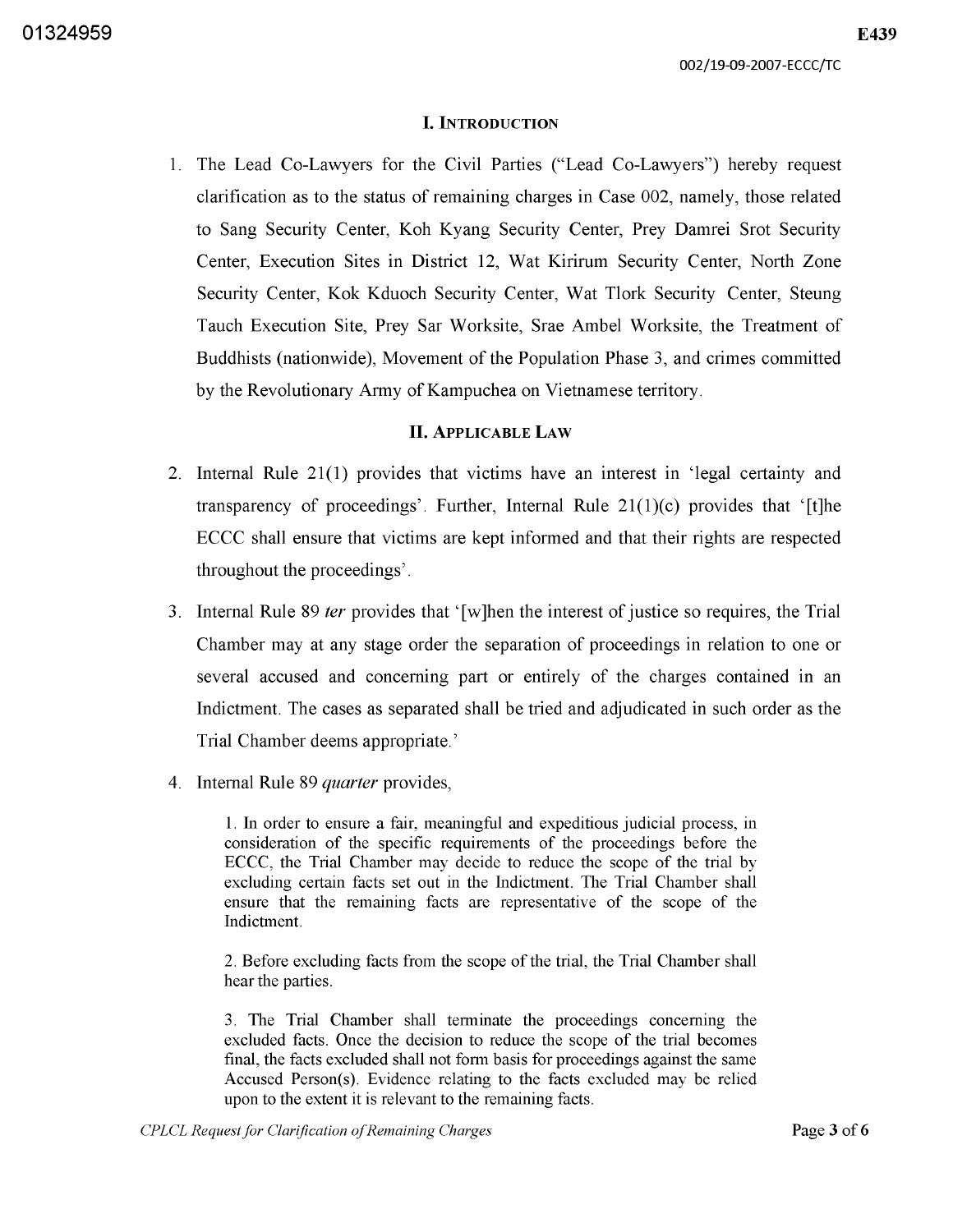4. A decision to reduce the scope of the trial shall not affect the participation of the Civil Parties or the composition of the consolidated group of Civil Parties.

5. Following the Trial Chamber's Decision on Additional Severance of Case  $002<sup>1</sup>$ , the Supreme Court Chamber provisionally stayed charges outside of the scope of Case 002/01 and Case 002/02, reasoning that,

... comprehensive case management requires a tangible plan for the adjudication of the entirety of the charges in the Indictment and recalls that no part of proceedings may be left "in limbo"; rather, all cases created as result of a severance must be attended to, that is, adjudicated on the merits, suspended, or dismissed. Recognizing the lack of capacity to put the remaining charges to trial in the foreseeable future, the Supreme Court Chamber accordingly considers that the pending proceedings in relation to the charges remaining outside the scope of Cases 002/01 and 002/02 must be formally stayed. The declaration of such status only serves the goal of transparency by declaring what *de facto* has been done since the outset of the trial in Case 002. The proceedings in relation to the remaining charges may be resumed in whole or in part, whenever the possibility of adjudication on the merits or other definitive disposal arises?

#### **III.** SUBMISSION

6. As Case 002/02 enters its final trial segments, the Lead Co-Lawyers note the lack of concrete information relating to charges outside the scope of Case 002/01 and Case 002/02. In its Decision on Additional Severance, the Trial Chamber did not address the issue of withdrawing charges contained in the Closing Order, noting that it 'need not address this issue at the current stage of proceedings.<sup>3</sup> Revision 9 of the ECCC Completion Plan ("Completion Plan") indicates that substantive hearings in Case 002/02 will be concluded during the last quarter of  $2016<sup>4</sup>$  The Completion Plan also addresses the remaining charges and factual allegations, concluding that' [t]o date, the Chamber has not been seized with any request in this regard. The matter remains

https://www.eccc.gov.kh/sites/default/files/Completion%20Plan-Final-Rev9%20.pdf, released 20 July 2016). *CPLCL Request for Clarification of Remaining Charges* **Page 4 of 6** 

<sup>&</sup>lt;sup>1</sup> Decision on Additional Severance of Case 002 and Scope of Case 002/02, **E301/9/1**, 4 April 2014.

 $2$  Decision on KHIEU Samphan's Immediate Appeal against the Trial Chamber's Decision on Additional Severance of Case 002 and Scope of Case 002/02, **E301/9/1/1/3**, 29 July 2014, para. 89.

 $3$  Decision on Additional Severance of Case 002 and Scope of Case 002/02, E301/9/1, 4 April 2014, para. 45. 4 ECCC Completion Plan, Revision 9,30 June 2016, para. 8 (available at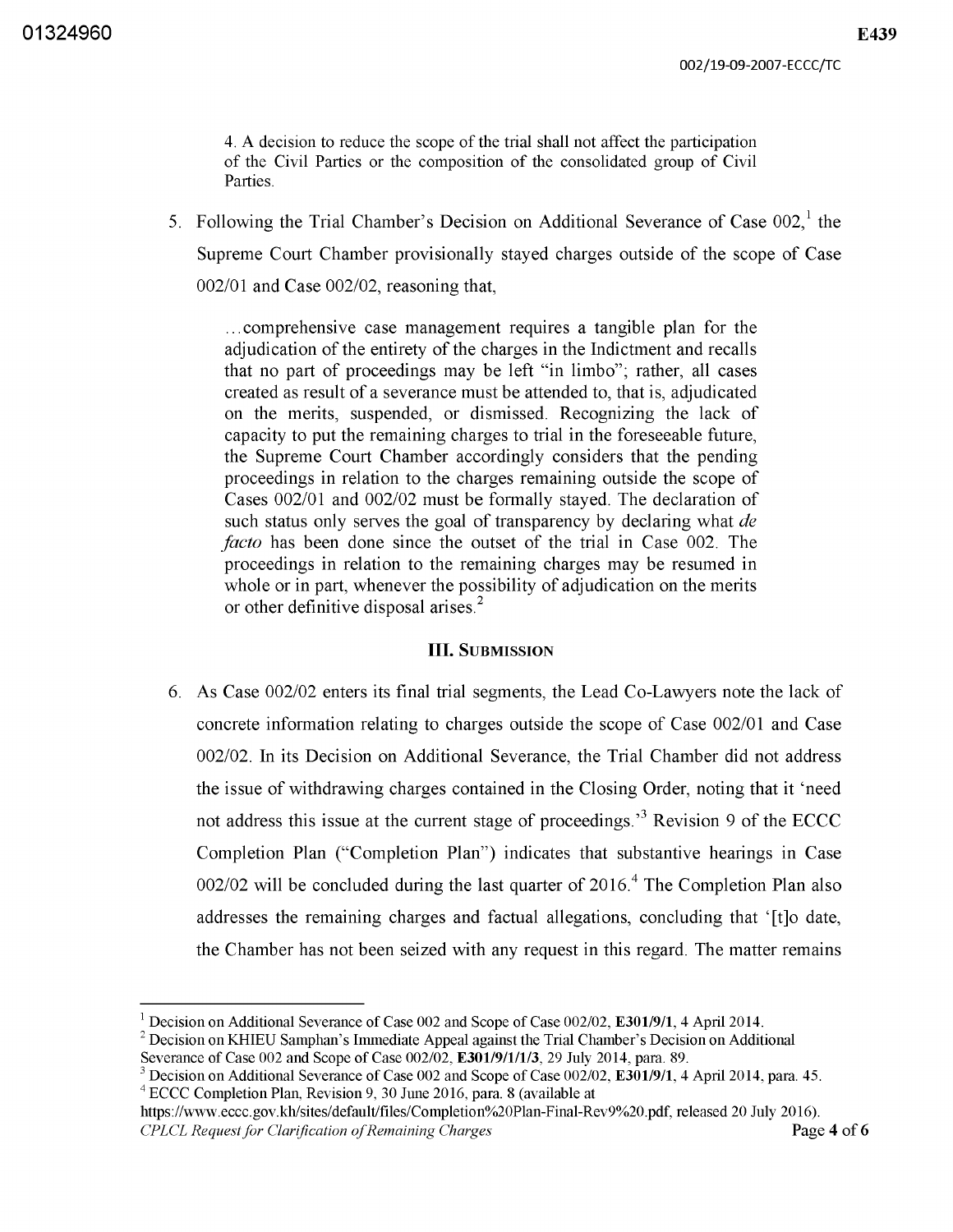**01324961** 

under consideration.'s **In** light of the above considerations, the Lead Co-Lawyers submit that it is an appropriate time to address the remaining charges in Case 002.

- 7. The Lead Co-Lawyers recall that a total of 446 civil parties were admitted by the Office of Co-Investigating Judges as direct or indirect victims as a result of the charges falling outside of the scope of Cases 002/01 and 002/02. These charges relate to Sang Security Center, Koh Kyang Security Center, Prey Damrei Srot Security Center, Execution Sites in District 12, Wat Kirirum Security Center, North Zone Security Center, Kok Kduoch Security Center, Wat Tlork Security Center, Steung Tauch Execution Site, Prey Sar Worksite, Srae Ambel Worksite, the Treatment of Buddhists (nationwide), Movement of the Population Phase 3, and crimes committed by the Revolutionary Army of Kampuchea on Vietnamese territory.
- 8. The Lead Co-Lawyers are particularly concerned considering their affirmative obligation to inform the civil parties as to the status of the proceedings. The civil parties have been parties to these proceedings since 2007 and have rights to legal certainty and to be informed with respect to all of the charges in Case 002, particularly as 446 civil parties are directly affected by the status of the remaining charges.
- 9. The Lead Co-Lawyers therefore request that a work plan be issued that provides clear information as to the disposal of the remaining charges in Case 002 and provides for the right of all of the parties to be heard.

### **IV. REQUEST**

- 10. The Lead Co-Lawyers respectfully request that the Trial Chamber:
- (i) **ISSUE** a Trial Chamber Work Plan, to be communicated to the parties;
- (ii) **PROVIDE** any additional clarifications or information relating to the remaining charges in Case 002 such that the Lead Co-Lawyers can fulfill their obligations to inform the civil parties under the Internal Rules.

*5 Ibid.,* para. 45.

*CPLCL Request for Clarification of Remaining Charges* **Page 5 of 6**